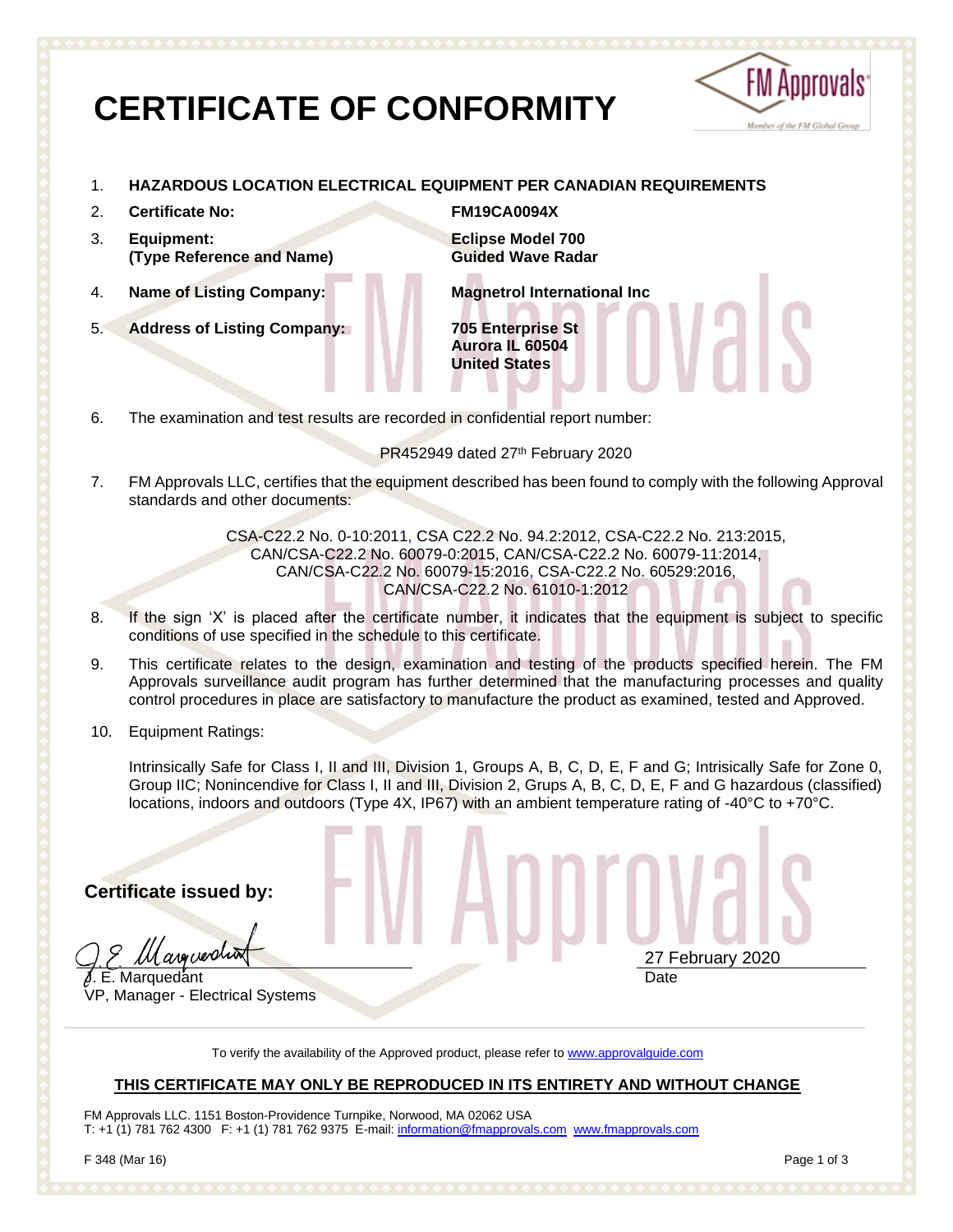# **SCHEDULE**



Canadian Certificate Of Conformity No: FM19CA0094X

11. The marking of the equipment shall include:

Class I, II, III, Division 1, Groups A, B, C, D, E, F, G T4…T1 Zone 0, Ex ia IIC T4…T1 Ga Ta =  $-40^{\circ}$ C to  $+70^{\circ}$ C Type 4X, IP66/67 Type 4X, IP66/67<br>Class I, II, III, Division 2, Groups A, B, C, D, E, F, G T4…T1

Zone 2, Ex nA IIC T4…T1 Gc Ta =  $-15^{\circ}$ C to  $+70^{\circ}$ C

Type 4X, IP66/67

### 12. **Description of Equipment:**

**General** - The Eclipse Model 700 Guided Wave Radar (MODEL 700 GWR) is a continuous level transmitter, for liquid level control, utilizing guided wave radar (GWR) technology. All signal outputs are provides an analog 4-20mA signal with HART digital communication.

**Construction** - The Eclipse Model 700 Guided Wave Radar (MODEL 700 GWR) is housed in a single compartment (die-cast aluminum) enclosure. Power wiring and electronics are all in the same compartment.

**Ratings** - The Eclipse Model 700 Guided Wave Radar (MODEL 700 GWR) operates at 28.6Vdc with a maximum output of 22.5mA. For Nonincendive circuits the maximum supply voltage is 30Vdc. The transmitters are rated for use in an ambient temperature range of -40°C to +70°C.

### *700-51ab-c5d / 7ef-ghjk-lmn-pq-r, Eclipse Guided Wave Radar (GWR) Level Transmitter / Eclipse Level Probe*

Ui < 28.6Vdc, Ii < 140mA, Pi < 1W, Li = 2.7µH, Ci ≤ 4.4nF

a = Safety Level; 1 or 2 b = Accessories / Mounting; 0 or A  $c =$  Classification = 1, A or C  $d =$  Conduit: 0 or 1 e = Measurement; B or D f = Probe configuration / Style; 1, F, P or T g = Process Connection Size; 1, 2, 3, 4, 5, 6, B, C, D, E or F h = Process Connection Type; 1, 2, 3, 4, 5, 6, 7, 8, A, B, C, D, E, F, G, H, J, K, L, M or N  $j =$  Construction Codes; 0, K, L, M or N  $k =$  Flange Option; 0, 1, 2 or 3 l = Material of Construction; A, B, C, F, P, R, S or T m = Spacer Material; 0, 1 or 5 n = O-Ring / Seal Material; 0, 1, 2, 3, 4, 5, 6, 7, 8, A or N p = Probe size/Type/Flushing; 0, 1, 2 or 3 q = Special option; 0 or 1

### **THIS CERTIFICATE MAY ONLY BE REPRODUCED IN ITS ENTIRETY AND WITHOUT CHANGE**

FM Approvals LLC. 1151 Boston-Providence Turnpike, Norwood, MA 02062 USA T: +1 (1) 781 762 4300 F: +1 (1) 781 762 9375 E-mail[: information@fmapprovals.com](mailto:information@fmapprovals.com) [www.fmapprovals.com](http://www.fmapprovals.com/)